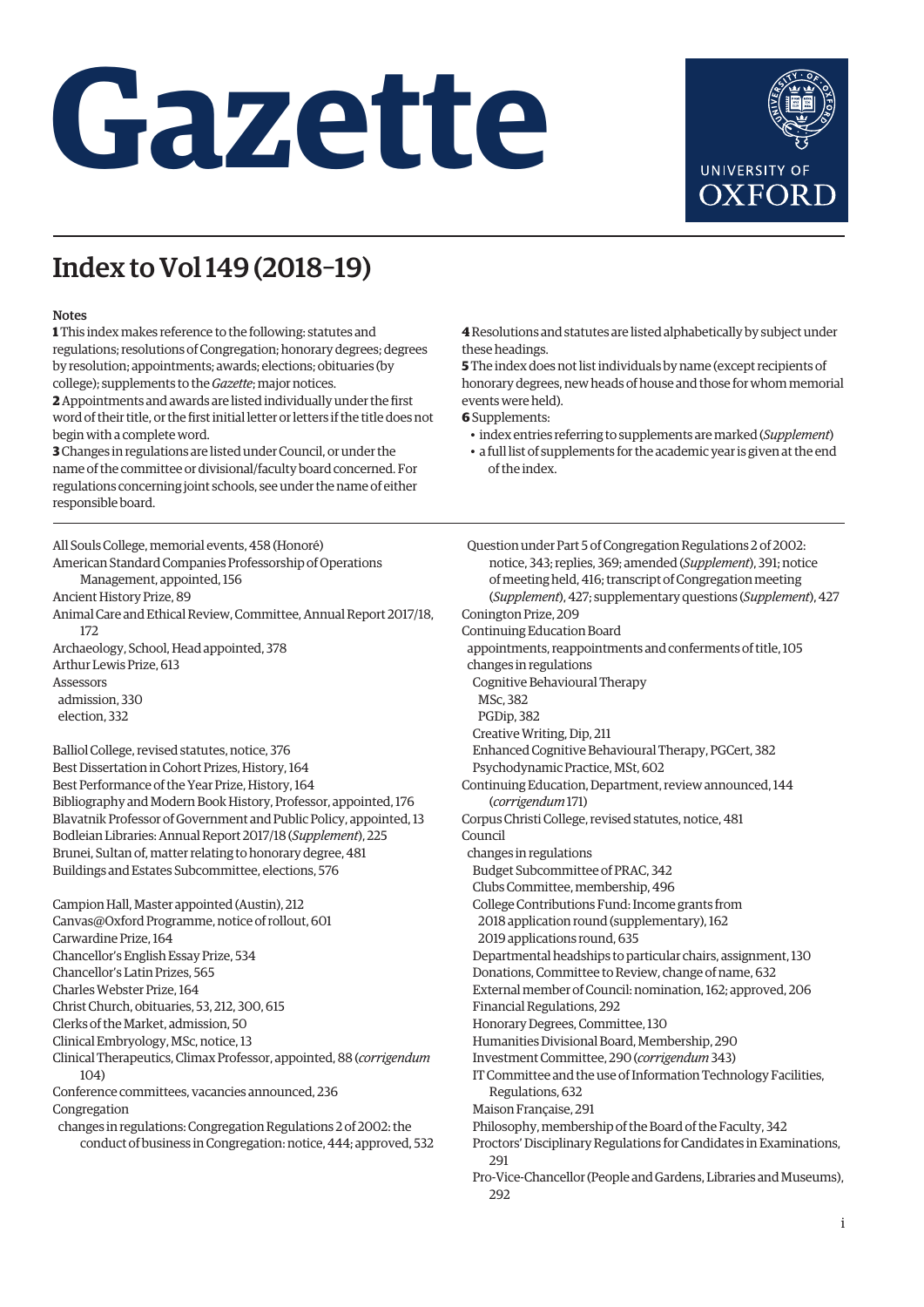Council (*cont*) changes in regulations (*cont*) Research and Innovation Committee, 291 Sabbatical leave, granting, 342 Statute XII Parts B, D and H, Regulations for constituting panels convened under, 634 Student representatives on a number of University committees, terms of reference relating to, 634 elections, 576 Self-review, notice of workshops, 163 —and Planning and Resource Allocation Committee, changes in regulations: regulations on financial matters, 53 Creweian Oration (*Supplement*), 595 Dates of term (2019–25), 368 Degrees Honorary (Ghez, Goldwasser, Kahneman, Khan, Poonawalla, Wessely): notice, 270; approved, 306; conferred (*Supplement*), 587 Matter relating to (Sultan of Brunei), 481 Master of Arts by resolution, approved, 2, 10, 74, 86, 102, 130, 206, 416, 497 Dev Family Annual Book Prize, 14 Dubai Ports Wold Professor of Entrepreneurship and Innovation, appointed, 316 Economics, Department Head appointed, 308 review announced, 207 Education Committee of Council changes in regulations BTh, general regulations for Foundation Certificates, 641 DPhil, general regulations, 641 First and Second Public Examination, 332 Foundation Certificates, general regulations, 332 Law and Socio-Legal Research, MPhil, 641 Matriculation of Student Members, regulations, 332 MLitt, general regulations, 641 MSc, general regulations, 332, 641 MSt, general regulations, 332 PGCert (Continuing Education), general regulations, 332, 641 PGDip (Continuing Education), general regulations, 332, 641 Philosophy, BPhil or MPhil, 332 Research degrees, general regulations, 64 UG Advanced Dip (Continuing Education), general regulations, 332, 641 UGCert (Continuing Education), general regulations, 332, 641 UGDip (Continuing Education), general regulations, 332, 641 University Examinations: Part 3, regulations for conduct, 332 University Examinations: Part 5, regulations for conduct, 641 University Examinations: Part 6, regulations for conduct, 332 University Examinations: Part 14, regulations for conduct, 614 University Examinations: Part 17, regulations for conduct, 614 University Examinations: Part 18, regulations for conduct, 536 —and Medical Sciences Board, changes in regulations: Evidence-Based Health Care, PG Programme, 641 —and Planning and Resource Allocation Committee, changes in regulations: regulations on financial matters, 53 Education, Department, Head appointed, 308 Edward Gill Prize, 379 Edward Orsborn Professor of US Politics and Political History, appointed, 283 Eldon Law Scholarship, 297

Electoral Boards composition, 15, 145 (*corrigendum* 164), 156, 164, 218, 272, 297, 379, 457, 518, 579, 639 revised composition, 15, 234, 297, 308, 324, 518 Encaenia 2019 (*Supplement*), 587 dates (2019–25), 369 Engineering Science, Department head appointed, 316 Trust Funds, notice of consolidation, 104 English Language and Literature, Board of the Faculty, elections, 523 English Law, Professor, appointed, 601 English Poem on a Sacred Subject Prize, 639 Exeter College memorial events, 212 (Rowlinson) obituaries, 537 Experimental Psychology, Department, notice of review, 600 Extended term, dates (2019–21), 368 Feinstein Prize, 164 Final Honour Schools, Bachelor of Fine Art and Bachelor of Theology, 2018 (*Supplement*), 619 Full term, dates (2019–25), 368 Gaisford Prize for Greek Verse, 565 *Gazette*, distribution arrangements, notice of plastic-free deliveries, 377 General Purposes Committee of Council, changes in regulations Bodleian Nizami Ganjavi Oriental Studies Library Fund, establishing, 99 Bywater and Sotheby Professor of Byzantine and Modern Greek Language and Literature, renaming, 468 Crankstart Scholarship Fund, changing name, 608 Drue Heinz Book Fund, establishing, 99 Education, Statutory Professors, reducing number and renaming, 468 Engineering Department Prize and Bursary Fund, establishing, 101 English Law, Professor, amending, 206 Geology, Professor, updating regulations, 154 Handley Professor of Psychiatry, changing electoral board, 314 Higher Studies Fund, replacing management board with John Fell Committee, 101 John Oldacre Scholarships Fund, establishing, 100 Kidani Chair of Immuno-Oncology Fund, establishing, 154 Linklaters Professorship of Comparative Law, changing name, 155 (*corrigendum* 295) Man Professorship in Quantitative Finance, updating, 548 Oxford Kobe Scholarships, amending, 206 Oxford Nizami Ganjavi Centre Fund, establishing, 98 Pinsent Masons Professorship of Taxation Law, reflecting funding agreement has ended, 98 (*corrigendum* 295) Richard Peto Professorship of Epidemiology, establishing, 608 Robert Turner Professor of Diabetic Medicine, updating, 608 Saïd Business School and Business Advisory Council, amending, 548 Sasakawa Fund, amending board, 548 Valerie Beral Professorship of Epidemiology, establishing, 608 Geography and the Environment, School, Head appointed, 308 (*corrigendum* 378) Geology, Professor, appointed, 579 Geophysics, Professor, appointed, 579 George Eastman Visiting Professor, appointed, 297

George Webb Medley Prize, 613 Gilbert Ryle Prize, 14, 639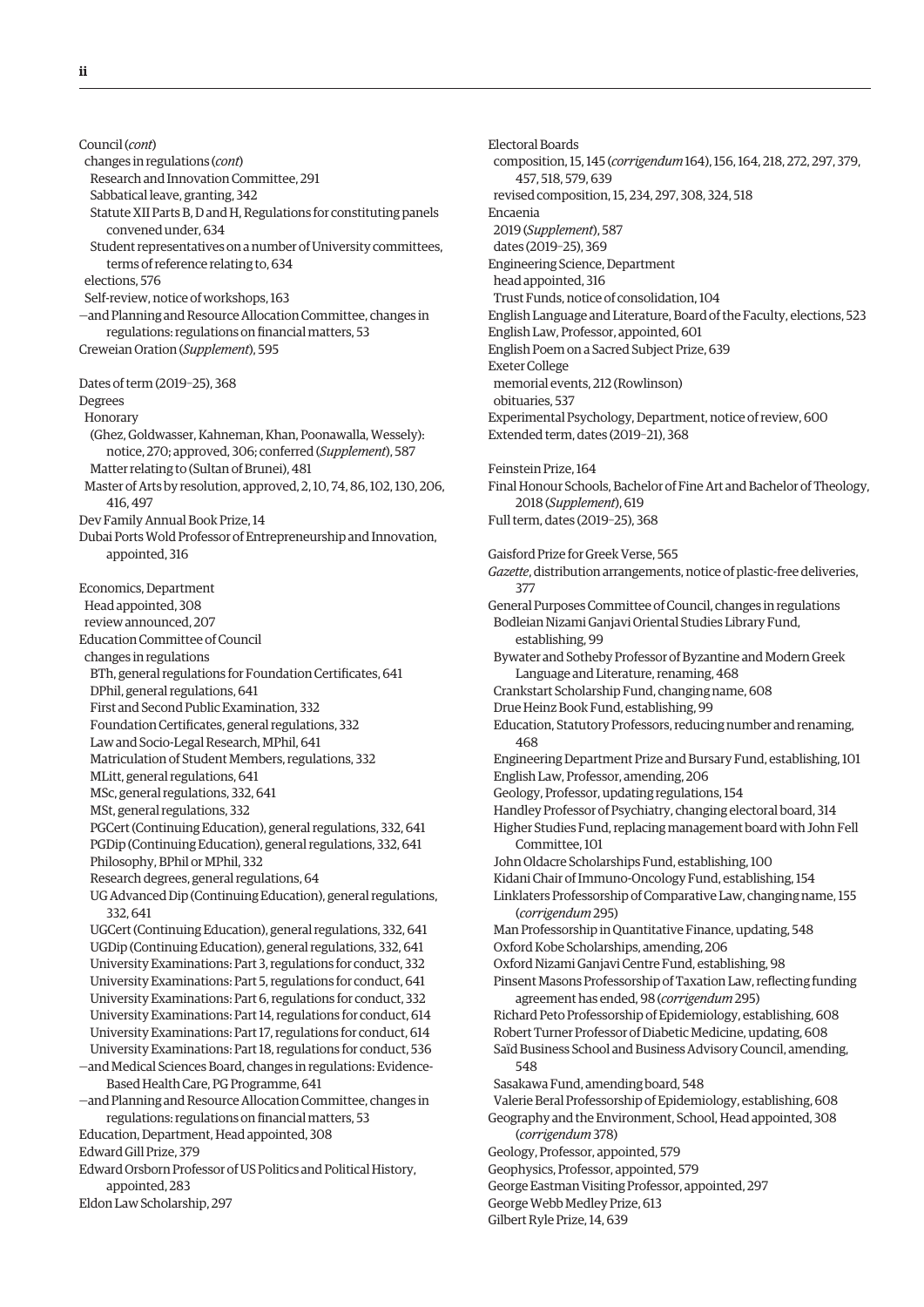Global Area Studies, School, Head appointed, 78 Graduate Studies Divisional Board, changes in regulations: Pharmacology, MSc by Coursework, 7 Gutiérrez Toscano Prize, 89 Harold Vyvyan Harmsworth Professor of American History 2020–1, appointed, 209 History, Board of the Faculty, elections, 136, 523 History of Art, Professor, appointed, 518 Housing, staff and graduate messages from the Vice-Chancellor and Pro-Vice-Chancellor (Planning and Resources), 533 Vice-Chancellor update, announced, 481 Humanities, Board of the Division appointments, reappointments and conferments of title, 76, 271, 402, 601 changes in regulations Ancient Philosophy, MSt, 7, 602 BPhil, 7, 581 Classical and Oriental Studies, FHS, 382, 602 Classics, Research Degrees, 405 Classics and English, FHS, 382, 602 Classics and Literae Humaniores, FHS, 602 Classics and Modern Languages, FHS, 382, 602 Comparative Literature and Critical Translation, MSt, 641 Computer Science and Philosophy, FHS, 581 English, MSt, 614 English Language and Literature, Research degrees, 614, 641 English and Modern Languages, FHS, 602 European and Middle Eastern Languages, FHS, 614 Film Aesthetics, MSt, 614 Fine Art FHS, 614 Prelims, 614, 641 Greek and/or Latin Languages and Literature MPhil, 382 MSt, 382 Greek and/or Roman History MPhil, 382, 581 MSt, 382 History FHS, 641 MPhil, 614 MSt, 614 Research degrees, 641 History of Art, FHS, 614 History and Economics, FHS, 581, 641 History and English, FHS, 641 History and Modern Languages, FHS, 602, 641 History and Politics, FHS, 581 Literae Humaniores, FHS, 382 Mathematics and Philosophy, FHS, 581 Medieval and Modern Languages, Research degrees, 641 Medieval Studies, MSt, 641 Modern Languages FHS, 7, 405, 614 Prelims, 614  $M<sub>11</sub>$ cic FHS, 382 MSt, 405 Prelims, 299

 Oriental Studies FHS, 7, 180, 602 Prelims, 602 Philosophical Theology, MPhil, 405 Philosophy MSt, 7 Research degrees, 581, 614 Philosophy in all Honour Schools including Philosophy, 581 Philosophy and Modern Languages, FHS, 602 Philosophy of Physics, MSt, 7 Philosophy, Politics and Economics, FHS, 581 Philosophy and Theology FHS, 405 Prelims, 180 Physics and Philosophy, FHS, 581 Religion and Oriental Studies, FHS, 7, 405 Slavonic Studies MPhil, 581 MSt, 581 Theology, MPhil, 602 Theology and Oriental Studies, FHS, 405 Theology and Religion FHS, 53 PGDip, 53 Research degrees, 641 Women's Studies, MSt, 614 elections, 148 Inaugural Lectures, notices, 27, 187, 196, 353

Integrated Immunology, MSc, research dissertation deadline, 638 Intellectual Property and Information Technology Law, Professor, appointed, 402 International Development Prizes, 15

Jesus College elections, 136 memorial events, 53 (Warren) John G Winant Visiting Professor of American Government, appointed, 234

Lady Margaret Hall, memorial events, 148 (Harrell-Bond) Language Centre Committee, reinstatement, 636 library proposals and consultation, notice, 376 Laurence Binyon Prize, 482 Law, Board of the Faculty, elections, 309 Lectures *Supplement*, noughth week: (MT) 25; (HT) 185; (TT) 349 Legislative Proposals *see* Statutes Lincoln College memorial events, 180 (Shock) obituaries, 54 Lord Alfred Douglas Memorial Prize, 534 Luca D'Agliano Prize, 613

Magdalen College, memorial events, 19 (Wheeler-Booth) Mansfield–Ruddock Prize, 613 Master of Arts Degrees by resolution *see under* Degrees Materials, Department, Heads appointed, 297 Mathematical, Physical and Life Sciences, Board of the Division appointments, reappointments and conferments of title, 13, 78, 155, 208, 271, 308, 316, 378, 579 changes in regulations Biology, Prelims, 642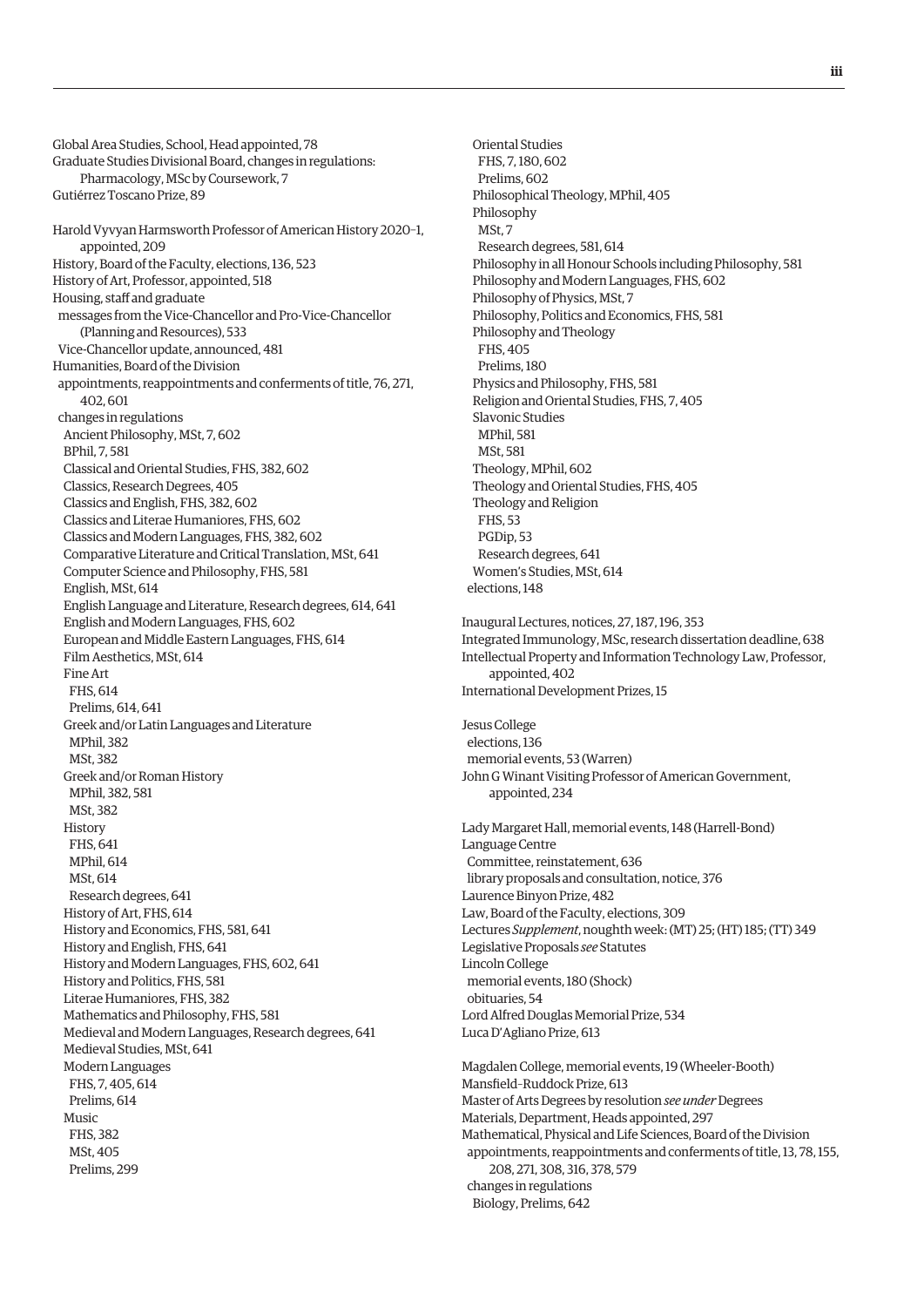Mathematical, Physical and Life Sciences, Board of the Division (*cont*) changes in regulations (*cont*) Chemistry FHS, 641 Prelims, 180, 642 Computer Science FHS, 641 MSc, 641 Prelims, 641 Computer Sciences and Philosophy FHS, 641 Prelims, 641 Doctoral Training Programmes, 382 Materials Science, Prelims, 642 Mathematical and Computational Finance, MSc, 641 Mathematical Modelling and Scientific Computing, MSc, 641 Mathematical Sciences, MSc, 180, 641 Mathematical and Theoretical Physics FHS, 642 MSc, 641 Mathematics and Computer Science FHS, 641 Prelims, 641 Mathematics and Foundations of Computer Science, MSc, 641 Mathematics and Philosophy FHS, 642 Prelims, 642 Physics and Philosophy, FHS, 642 Research Degrees (Computer Science, Mathematics and Statistics), 7, 405 death in service, announced, 579 elections, 523 Medical Sciences, Board of the Division appointments, reappointments and conferments of title, 133, 234, 271, 418 changes in regulations Biomedical Sciences, Prelims, 581 BM First Examination, 520 Second Examination, 7 Cell and Systems Biology, FHS, 7, 581 Clinical Psychology, Doctor, 7, 419 Clinical and Therapeutic Neuroscience, MSc, 581 Experimental Psychology, FHS, 211, 332, 581 Integrated Immunology, MSc, 165 International Health and Tropical Medicine, MSc, 536 Medical Sciences, FHS, 7, 581 Medicine, Prelims, 236, 332 Molecular and Cellular Biochemistry, FHS, 581 Musculoskeletal Sciences, MSc, 520 Neuroscience, FHS, 7, 536 Pharmacology, MSc, 7, 614 Psychological Research, MSc, 419 Psychology, Philosophy and Linguistics, FHS, 211, 520 Second BM, 332 Sleep Medicine MSc, 581 PGDip, 581 —and Continuing Education Board, changes in regulations: Evidence-Based Health Care, PG Programme, 641 Medieval and Modern Languages, Faculty, notice of review, 637 Merton College, obituaries, 107, 220, 300, 325, 333, 406 Migration Studies, MSc, Prizes, 15 MSc in Global Governance and Diplomacy Prizes, 613

MSc in Neuroscience, examination dates 2019–20, 565 Music, Board of the Faculty, elections, 523 Neuroscience, MSc, approval and submission deadlines, 176, 378 New College, memorial events, 19 (Elliott) Newton Abraham Visiting Professor in the Biological, Chemical and Medical Sciences, appointed, 379 Nolloth Professor of the Philosophy of the Christian Religion, appointed, 534 Nuffield Professor of Clinical Medicine, appointed, 612 (*corrigendum* 638) Offer Prize, 164 Oriel College memorial events, 80 (Catto) obituaries, 80 Oriental Studies Board of the Faculty, elections, 136 Faculty, review announced, 12 Oxford Internet Institute, review announced, 6 Oxford University Press, Annual Report of the Delegates, 2018–19, notice, 601 Paediatric Neuroimaging, Professor, appointed, 271 Paediatric Neuromuscular Disease, Professor, appointed, 565 Parks College: Q&A sessions announced, 316; notice of allocating space for, 347; amended (*Supplement*), 396; notice of meeting held, 416; transcript of Congregation meeting (*Supplement*), 427; amendment to resolution (*Supplement*), 427; results of Congregation votes, 444; supplementary questions and replies, 496 Peter Beaconsfield Prize in Physiological Sciences, 534 Philosophy, Board of the Faculty, elections, 148, 523 Planning and Resource Allocation Committee of Council changes in regulations: regulations on financial matters, 211, 520, 614 elections, 522 —and Council, changes in regulations: regulations on financial matters, 53 —and Education Committee, changes in regulations: regulations on financial matters, 53 Poetry, Professor Creweian Oration, 595 elected, 576 notices of lectures, 186, 351 Politics and International Relations, Department, review announced, 88 Proctorial year summary of complaints investigated, 339 summary of disciplinary cases, 339 **Proctors** admission, 330 election, 332 Oration by demitting Senior (*Supplement*), 337 Professorial Merit Pay exercise 2018: divisional committee membership, 115 Pro-Proctors, admission, 330 Pro-Vice-Chancellors, admission, 50 Recognition of Distinction Committee call for applications and procedures for conferment of title of full professor 2019, notice, 88 divisional committee membership, 323 (*corrigendum* 379)

successful candidates 2018, 14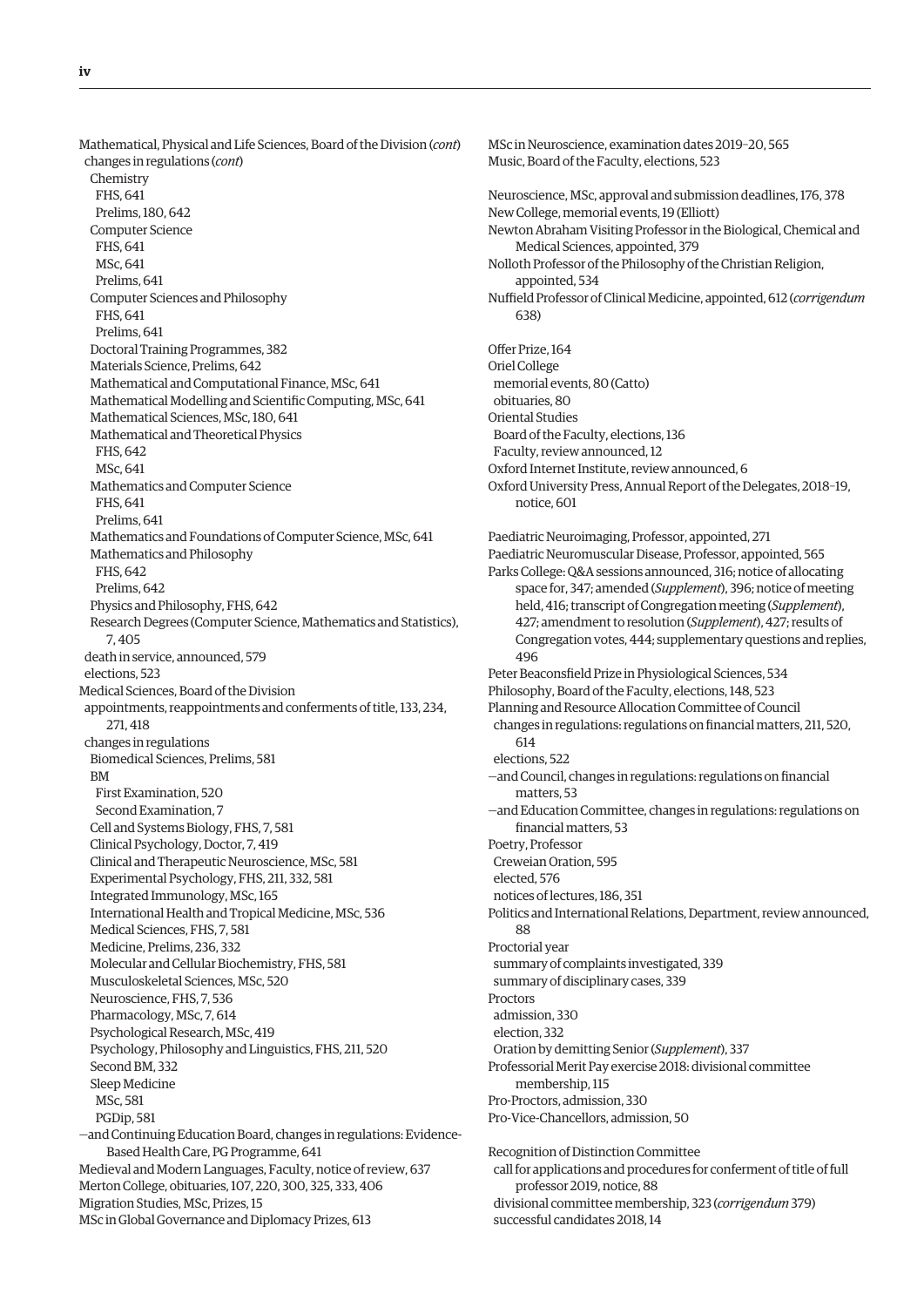REF2021 code of practice consultation, notice, 104, 315 Register of Congregation, Revised (*Supplement*), 241 Resolutions

1–4 Keble Road, authorising allocation: notice, 5; approved, 74 Alden Press Annexe to the University Museums, authorising extension of existing space allocation: notice, 74; approved, 114

- Biochemistry Completion Phase, authorising allocation of space: notice, 4; approved, 74
- Convocation membership under Section 11 (3) of Statute II, expelling a former student: notice, 550; notice of meeting held, 600; notice of approval, 609; transcript of Congregation meeting, 609
- Language Learning in our University, on the current and future status: notice, 498; notice of amendment, 549; notice of moving item to a later Congregation date, 564; notice of meeting held, 600; notice of approval, 609; transcript of Congregation meeting, 609
- Le Gros Clark Building, authorising allocation of space to School Anthropology and Museum Ethnography: notice, 171; approved, 218
- Old Road Campus, authorising allocation of site, to Institute of Developmental and Regenerative Medicine: notice, 170; approved, 218
- Osney Power Station, authorising use of space: notice, 296; approved, 322
- Parks College, allocating space for: notice, 347; amended (*Supplement*), 396; notice of meeting held, 416; transcript of Congregation meeting (*Supplement*), 427; amendment to resolution (*Supplement*), 427; results of Congregation votes, 444; supplementary questions and replies, 496
- Rex Richards Building, authorising the allocation of space: notice, 5; approved, 74
- Strategic Plan 2018–23, University of Oxford: notice, 74; notice of Congregation meeting, 86; approved, 130; Resolution concerning (*Supplement*), 125
- Systems and Electronic Resources Services building (SERS), authorising allocation: notice, 5; approved, 74
- Trajan House, authorising allocation of space, to Faculty of Philosophy: notice, 131; approved, 163

Rothermere American Institute, Director, appointed, 283

St Catherine's College funeral services, 325 (Ainsworth) memorial events, 107 (Peach) obituaries, 107, 325 St Hilda's College, obituaries, 19, 119, 180, 275, 333, 383, 567, 615 St Hugh's College, obituaries, 19, 300, 383, 537, 615 Sedleian Professor of Natural Philosophy, appointed, 271 Selection Committees, composition, 566 Shaw Professor of Chinese, appointed, 518 Sheldonian Theatre, Curators, elections, 522 Sir Alec Turnbull Travelling Scholarship, 15 Social Sciences, Board of the Division appointments, reappointments and conferments of title, 51, 208, 308, 316, 323, 330, 378, 402, 418, 551, 565, 612, 638 changes in regulations African Studies, MSc, 18, 642 Applied Linguistics for Language Teaching, MSc, 211 Applied Linguistics and Second Language Acquisition, MSc, 211, 642 Archaeological Science

 MSc, 18 MSt, 18

 Archaeology MPhil, 18 MSt, 19 Research degrees, 536 Archaeology and Anthropology, FHS, 325 Classical Archaeology, MSt, 19, 158 Cognitive and Evolutionary Anthropology, MSc, 405, 642 Comparative Social Policy MPhil, 642 MSc, 642 Contemporary Chinese Studies, MSc, 325 Criminology and Criminal Justice MPhil, 602 MSc, 405, 642 Economics, MPhil, 53 Economics for Development, MSc, 643 Economics and Management, FHS, 332, 484, 602 EMBA, 642 Financial Economics, MSc, 643 Financial Strategy, PGDip, 211 International Development, Research degrees, 332, 642 Japanese Studies MPhil, 18, 642 MSc, 18, 642 Jurisprudence, FHS, 7 (*corrigendum*), 211, 405 Latin American Studies, MPhil, 642 Law, Research Degrees, 642 Learning and Teaching, MSc, 211 Major Programme Management, MSc, 643 MBA, 581, 642 Medical Anthropology MPhil, 211, 325, 642 MSc, 211, 325, 642 Migration Studies MSc, 18, 643 Research degrees, 642 Modern Chinese Studies, MPhil, 325 Modern South Asian Studies MPhil, 7, 135, 642 MSc, 7, 135, 643 Oxford Internet Institute, Research Degrees, 135 Philosophy, Politics and Economics, FHS, 332, 602 Refugee and Forced Migration Studies, MSc, 405, 484, 643 Russian and East European Studies MPhil, 642 MSc, 18, 642 Science and Engineering in Arts, Heritage and Archaeology, Doctoral Training Programme, 7 Social Anthropology MPhil, 325, 642 MSc, 325, 642 Social Data Science, MSc, 643 Social Policy and Intervention, Research degrees, 332, 642 Social Science of the Internet, MSc, 642 Sociology, Research Degrees, 332, 642 Strategy and Innovation, PGDip, 135 Teacher Education MSc, 135 PGDip, 135, 284 Visual, Material and Museum Anthropology MPhil, 325, 642 MSc, 325, 642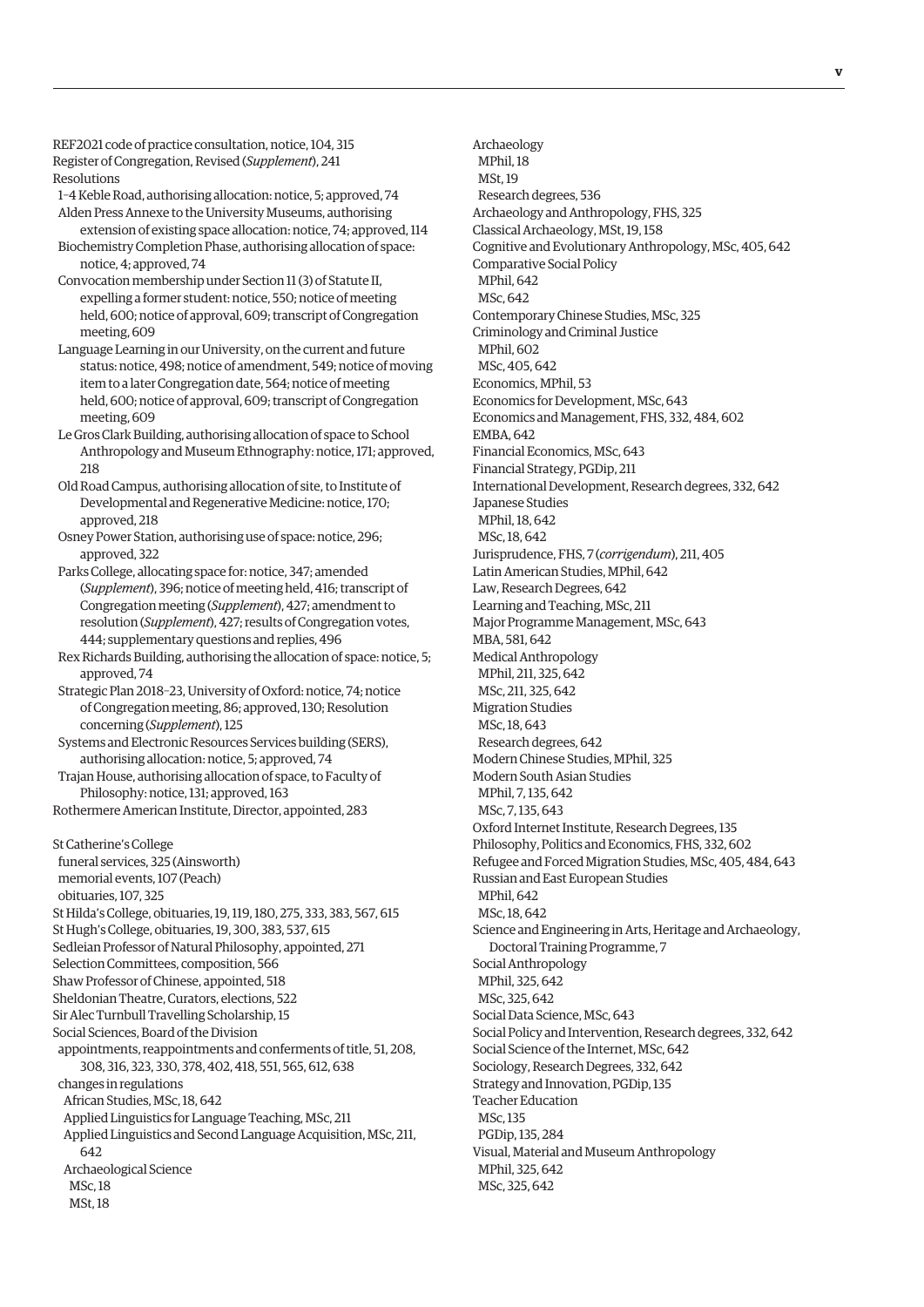Somerville College

memorial events, 148 (Griffin)

revised statutes, notice, 417

Staff Pension Scheme, University of Oxford, vacancies announced, 208, 551

Statistics, Department, review announced, 171 Statutes

Biology, Master of: notice, 131; approved, 163

Hope Professor of Zoology (Entomology): notice, 295; *corrigendum*, 306; notice resubmitted, 307; approved, 343

Jesus Professorship of Celtic Endowment Fund: notice, 295; approved, 322

- Schedule to the Statutes Part 38: Randall-MacIver Benefaction: notice: 132; approved, 163
- Statute V: Colleges, Societies, and Permanent Private Halls: notice, 344; amended (*Supplement*), 393; notice of meeting held, 416; transcript of Congregation meeting (*Supplement*), 427; results of Congregation vote, 444

Statute VIII: Libraries, Museums and Scientific Collections, and the University Press: notice, 449; approved, 532

Statute XI: University Discipline: notice, 499; approved, 564; correction to be made under the slip rule, 636

Statute XVI: Property, Contracts, and Trusts: notice, 4; approved, 7 Stephen A Schwartzman Centre for the Humanities, donation, 578 Strategic Plan 2018–23, University of Oxford: *Supplement*, 69;

notice, 74; notice of Congregation meeting, 86; approved, 130; Resolution concerning (*Supplement*), 125

Stutchbury Scholarship Prize, 15 Supplications: DCL, 602; DLitt, 580; DM, 157, 381

Taxation Law, Professor, appointed, 565 Trinity College memorial events, 383 (Brown) obituaries, 406, 603

Undergraduate Admissions Report 2018, notice of publication, 534 University College, memorial events, 332 (Cawkwell) University committees, vacancies announced, 236 University Libraries, Curators, elections, 522 University Preachers: (MT) 12; (HT) 207; (TT) 376

Vice-Chancellor, oration (*Supplement*) 61; presented, 142 Vice-Chancellorship, Nominating Committee, elections, 522 Visitatorial Board Panel, elections, 522 Visiting Professors, conferments and reconferments of title, 13, 52 (*corrigendum* 89), 78, 88, 156, 176, 209, 218, 271, 297, 308, 316, 323, 379, 402, 457, 551, 565, 579, 612

Watts Professor of Psychology, appointed, 208 Worcester College, obituaries, 19, 136, 180, 275, 333, 420, 537, 615 Wycliffe Hall, review announced, 315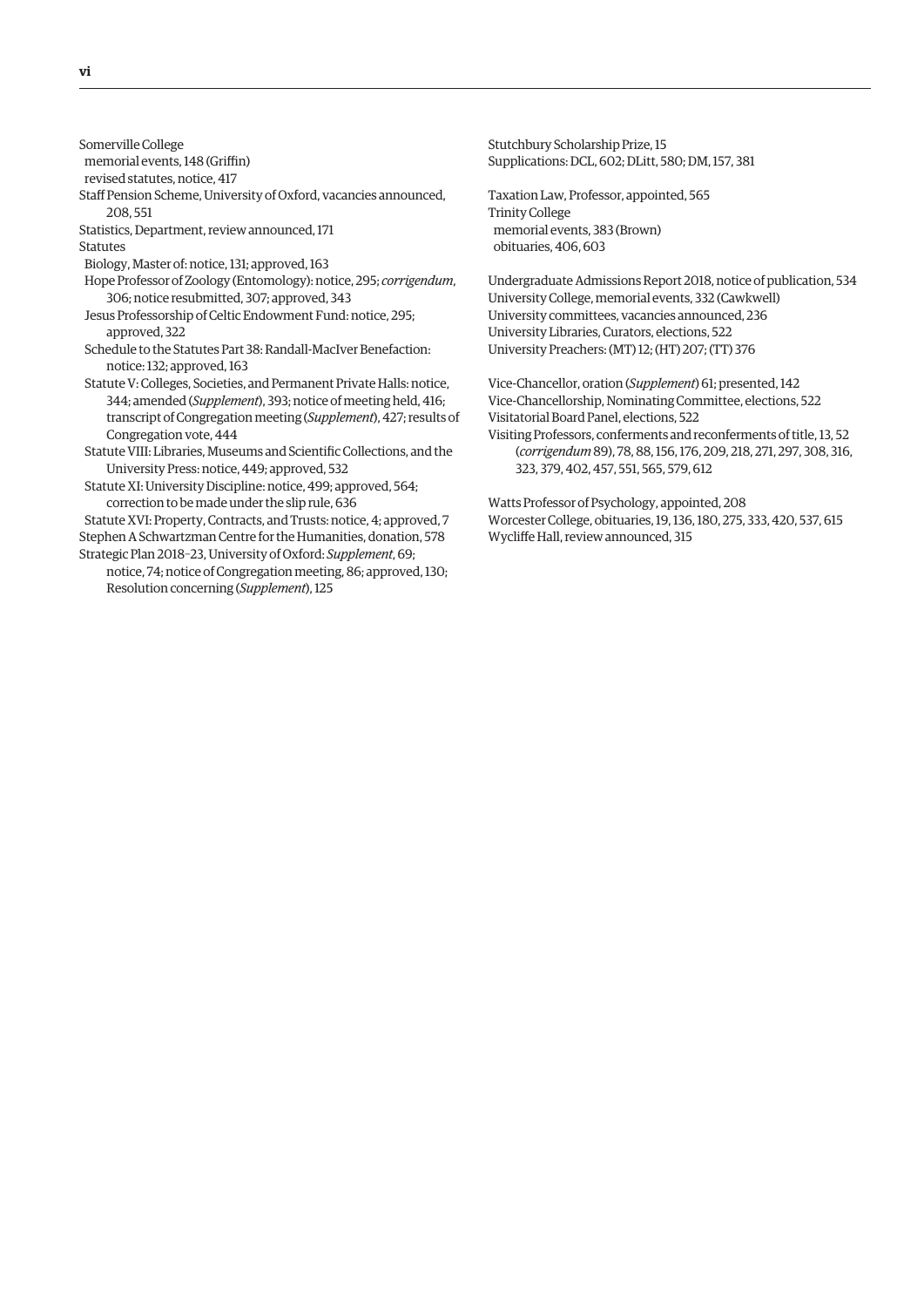| Supplement<br>number | Date            | Title                                                                            | Page |
|----------------------|-----------------|----------------------------------------------------------------------------------|------|
| $(1)$ to No 5215     | 3 October 2018  | Lectures and Seminars, Michaelmas term 2018                                      | 25   |
| $(1)$ to No 5216     | 10 October 2018 | Vice-Chancellor's Oration 2018                                                   | 61   |
| $(2)$ to No 5216     | 10 October 2018 | University of Oxford Strategic Plan 2018-23                                      | 69   |
| $(1)$ to No 5220     | 7 November 2018 | Resolution concerning the University of Oxford Strategic Plan 2018-23            | 125  |
| $(1)$ to No 5225     | 9 January 2019  | Lectures and Seminars, Hilary term 2019                                          | 185  |
| $(1)$ to No 5227     | 23 January 2019 | Bodleian Libraries: Annual Report 2017/18                                        | 225  |
| $(1)$ to No 5228     | 30 January 2019 | Revised Register of Congregation                                                 | 241  |
| $(1)$ to No 5235     | 20 March 2019   | Oration by the demitting Senior Proctor                                          | 337  |
| $(1)$ to No 5236     | 24 April 2019   | Lectures and Seminars, Trinity term 2019                                         | 349  |
| $(1)$ to No 5237     | 1 May 2019      | Congregation                                                                     | 391  |
| $(1)$ to No 5239     | 15 May 2019     | Question and Reply, Legislative Proposal and Resolution concerning Parks College | 427  |
| $(1)$ to No 5246     | 3 July 2019     | Encaenia 2019                                                                    | 587  |
| $(1)$ to No 5248     | 24 July 2019    | Final Honour Schools, Bachelor of Fine Art and Bachelor of Theology, 2018        | 619  |